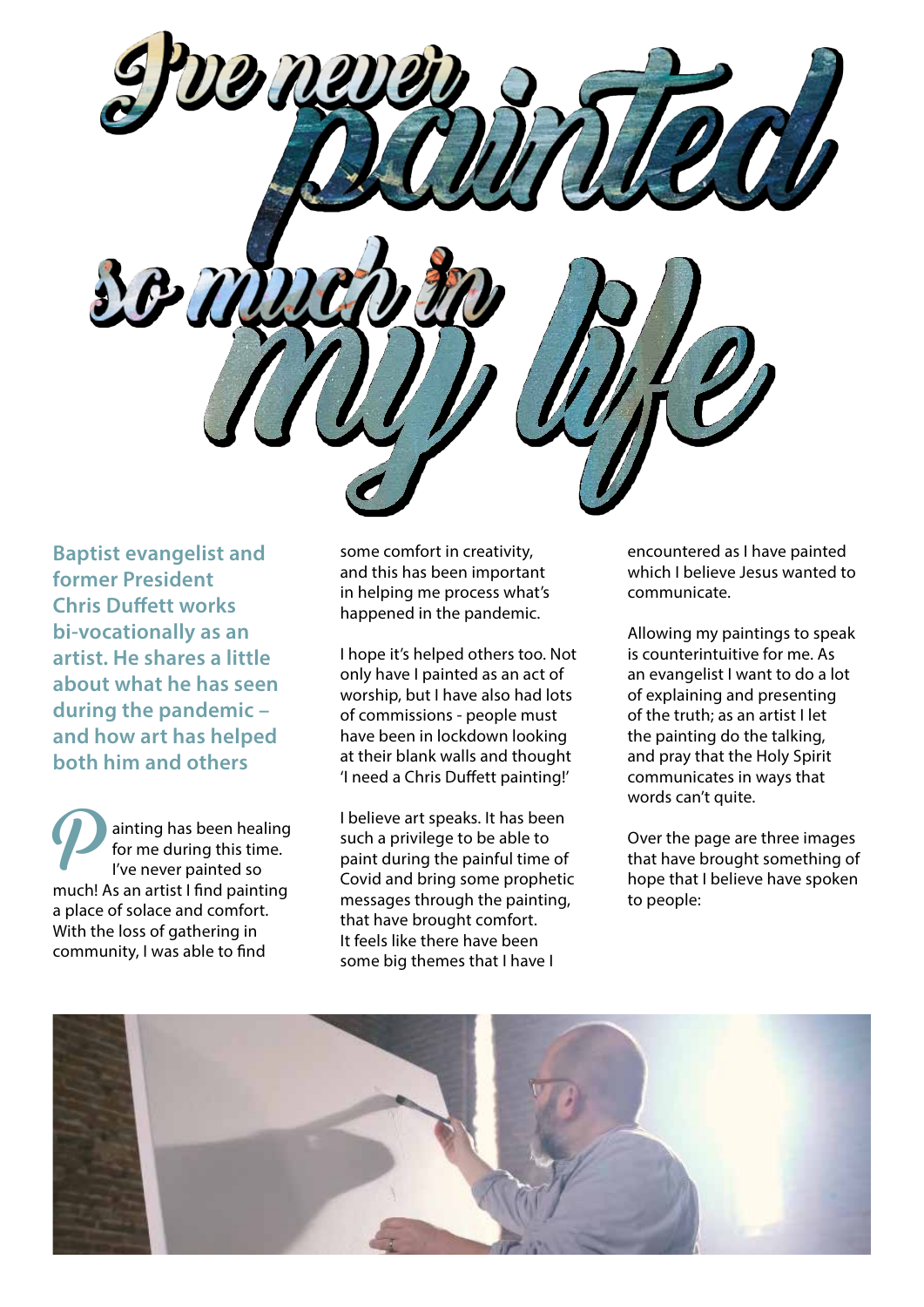

Cosmic Christ

A month or two before lockdown one (I don't think we called it that then!) the phrase I kept coming back to in prayer was 'Jesus is Lord.' I wanted to capture his Lordship in a painting, that the Jesus we serve is the living Christ, the one in whom all will bow the knee and confess that he is Lord, so despite the cheesy images associated with hands holding the world (all sing now, 'He's got the whole world, in his hands…') I could do nothing but paint hands holding the world. That symbolism even became a front cover for a *Baptists Together* magazine.

At The Light College when the nature of the pandemic became apparent and there was a lot of fear around we prayed and declared his Lordship.

## It's a new day

Some paintings I've done recently have helped me make sense of the end of restrictions. One is 'The Chrysalis' – for many of us we are coming out of that liminal place where we have been stuck, uncertain of what is to come, but there really is new life. We have a certain hope with Jesus.

One is the cocoon - we are coming out of the enclosed, there is new life – and this seems to be giving hope. I keep hearing the Isaiah 43:19 "*Look, I'm doing a new thing!*" And the beautiful image of the cocoon captures that.

I've also felt compelled to paint new dawn scenes. Over five days, I painted four huge scenes.



Many of us have had to deal with loss in a myriad of ways. We have had to endure the disaster. Many are traumatised.

I wanted to say "It's a new day". The groaning and crying lasts for the night; but joy comes in the morning.